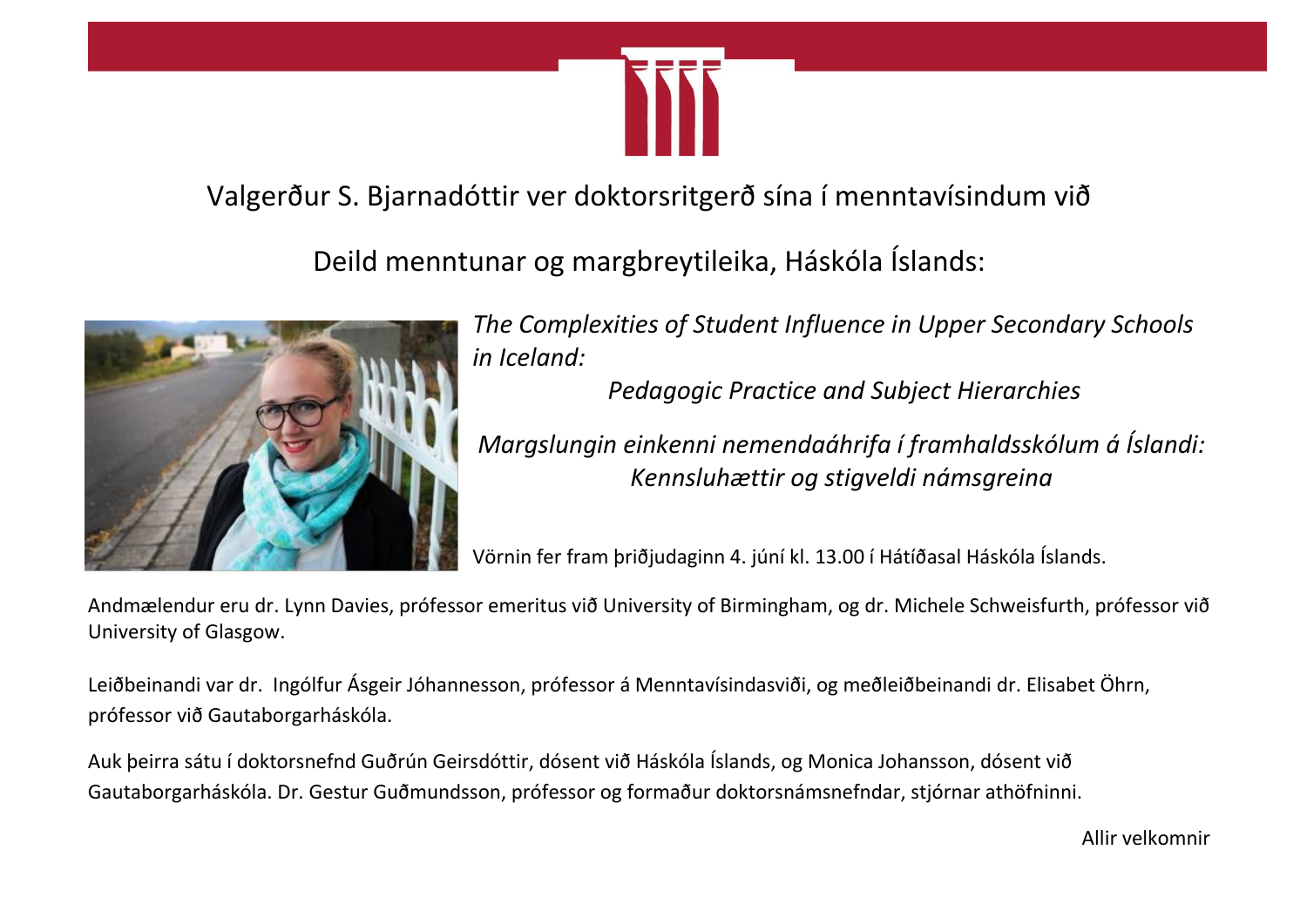## Um verkefnið

Í núgildandi aðalnámskrá framhaldsskóla er skýrari áhersla á nemendaáhrif og lýðræðismenntun en í fyrri námskrám. Hefðbundin valdakerfi innan framhaldsskólans virðast þó styðja takmarkað við aukin nemendaáhrif í daglegu starfi. Sum þessara kerfa hafa skýr tengsl við hefðbundna virðingarröð námsgreina, sem endurspeglar jafnframt stigveldi þeirra. Rannsókn þessi gefur innsýn í viðhorf nemenda og kennara og margslungin einkenni nemendaáhrifa í íslenskum framhaldsskólum. Leitað var til kenninga Bernsteins um félagsfræði menntunar til að greina og lýsa kennsluháttum í tengslum við áhrif nemenda og valdastöðu.

Rannsóknin varpar ljósi á nemendaáhrif út frá ólíkum sjónarhornum og aðferðum, með greiningu á gögnum úr fjórum sjálfstæðum gagnasettum úr þremur rannsóknarverkefnum. Gögnin eru viðtöl við nemendur og kennara í rannsókn á starfsháttum í níu framhaldsskólum og tvær sjálfstæðar tilviksathuganir þar sem notaðar voru annars vegar etnógrafískar aðferðir og hins vegar viðtöl við nemendur.

Niðurstöður rannsóknarinnar benda til þess að nemendur hafi upplifað formlegar leiðir til áhrifa sem gagnslausar. Af þeim sökum voru tækifæri nemenda til að taka þátt í ákvörðunum í skólastarfinu tilviljanakenndar og byggðar á einstaklingsframtaki þeirra. Jafnframt endurspegluðu ólík tækifæri nemenda til áhrifa stigveldi brauta og námsgreina, þar sem stærðfræði á náttúrufræðibrautum var efst í stigveldinu. Stífur rammi um stærðfræði á náttúrufræðibrautum, sérstaklega í rótgrónum bóknámsskólum, olli því að greinin gegndi hlutverki hliðvarðar þegar kom að frekara námsvali nemenda. Niðurstöður sýna einnig dæmi um hvernig nemendaáhrif geta verið ógn við sett námsmarkmið. Fram kemur að áhrif nemenda séu margslungin og þau geti bæði ógnað og viðhaldið ríkjandi valdastöðu innan skólavettvangsins. Fer það meðal annars eftir samhengi á hvað nemendur reyna að hafa áhrif og hvernig þeim tekst til.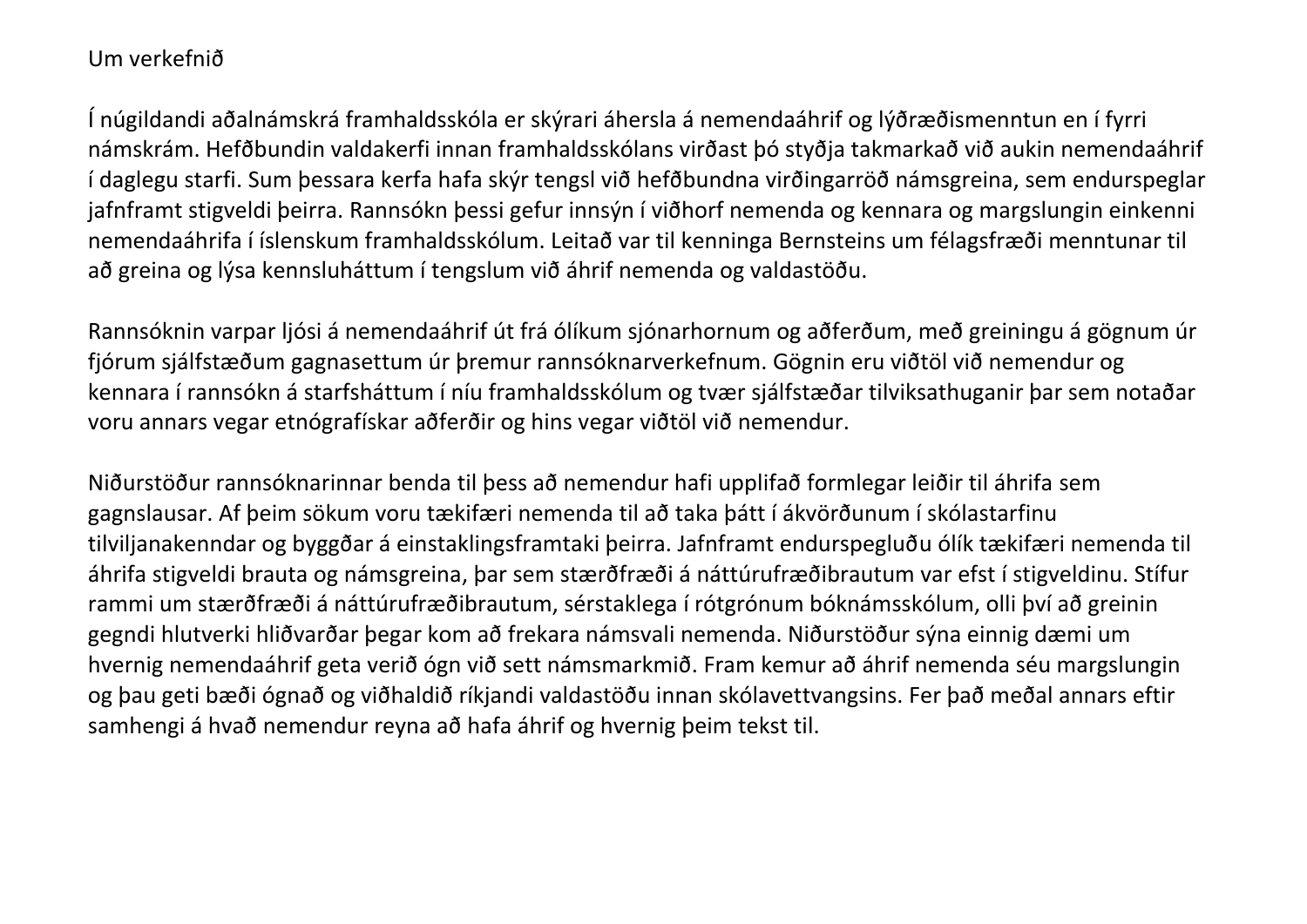## Enska

The current national curriculum for upper secondary education in Iceland frames student influence more explicitly than before. However, the current power structures within the upper secondary school, some of which are strongly related to traditional subject hierarchies, only vaguely support student influence through their pedagogic practice. In four separate articles, this study gives insight into students' and teachers' perspectives, reflecting the complexities of student influence in the school setting. Bernstein's theory on pedagogic codes informed the study.

Four individual data sets are used to explore student influence from different perspectives, using diverse empirical methods. Those include interviews with students and teachers from a research project on upper secondary school practices in nine schools in Iceland, ethnographic data from one school, and interviews with returning-to-school students from one school.

The findings indicate that students do not view representative approaches as legitimate channels for influence. Therefore, students experience inconsistent opportunities to participate in decision-making within their schools. Variations in students' opportunities to exercise influence within different academic programmes and subjects reveal subject hierarchies within the upper secondary school system. The natural science subjects, particularly mathematics, are on the pinnacle of the hierarchy. Strong framing in mathematics, particularly in the natural science programme, was a gatekeeper to students' further educational opportunities. The study also suggests that student influence can challenge students' learning, as it can result in some students losing out on important knowledge. The thesis, therefore, reports on the complexities of student influence and how it can both interrupt and reproduce power structures within the upper secondary school setting, depending on the context, students' targets, and outcomes.